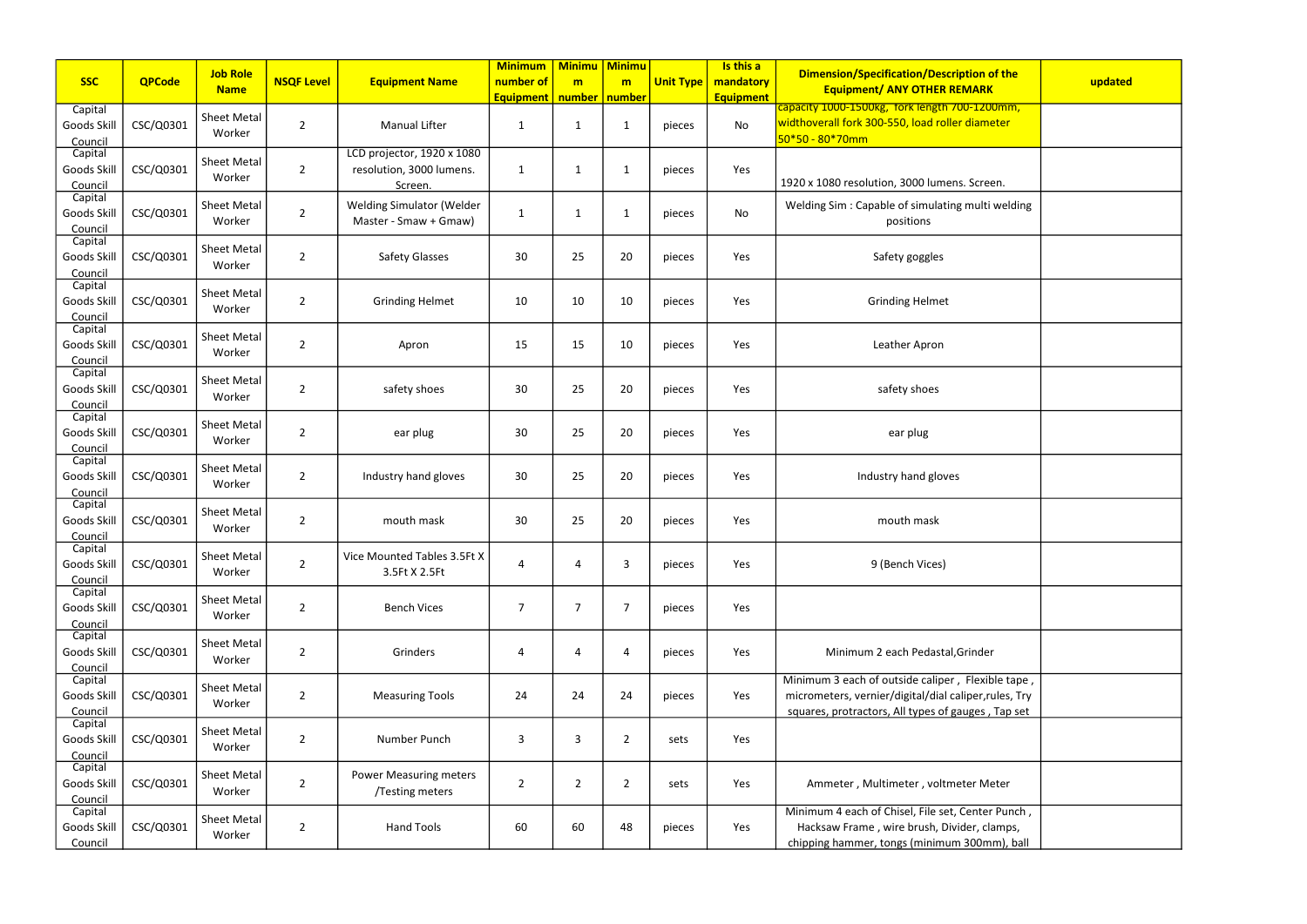| Capital<br>Goods Skill<br>Council | CSC/Q0301 | <b>Sheet Metal</b><br>Worker | $\overline{2}$ | Mallets                      | 15             | 13             | 10             | pieces | Yes | Various Types of Mallets                                                                            |
|-----------------------------------|-----------|------------------------------|----------------|------------------------------|----------------|----------------|----------------|--------|-----|-----------------------------------------------------------------------------------------------------|
| Capital<br>Goods Skill<br>Council | CSC/Q0301 | <b>Sheet Metal</b><br>Worker | $\overline{2}$ | <b>Combination Plier</b>     | 5              | 5              | 5              | pieces | Yes | 150 mm                                                                                              |
| Capital<br>Goods Skill<br>Council | CSC/Q0301 | <b>Sheet Metal</b><br>Worker | $\overline{2}$ | Marking tools                | 1              | $\mathbf{1}$   | $\mathbf{1}$   | sets   | Yes | dot punch, scriber                                                                                  |
| Capital<br>Goods Skill<br>Council | CSC/Q0301 | <b>Sheet Metal</b><br>Worker | $\overline{2}$ | Surface Plate                | 1              | $\mathbf{1}$   | 1              | pieces | Yes | Material-granite, size=>400x400mm, surface<br>finishing-Precision Lapped, Thickness=100mm-<br>200mm |
| Capital<br>Goods Skill<br>Council | CSC/Q0301 | <b>Sheet Metal</b><br>Worker | $\overline{2}$ | Angle Plate                  | 3              | $\overline{2}$ | $\overline{2}$ | pieces | Yes |                                                                                                     |
| Capital<br>Goods Skill<br>Council | CSC/Q0301 | <b>Sheet Metal</b><br>Worker | $\overline{2}$ | Power Saw                    | $\overline{2}$ | $\overline{2}$ | $\overline{2}$ | pieces | Yes | metrial cutter                                                                                      |
| Capital<br>Goods Skill<br>Council | CSC/Q0301 | <b>Sheet Metal</b><br>Worker | $\overline{2}$ | Drill Bit                    | 3              | 3              | 3              | sets   | Yes | Metric drill set, 1.0-6.0 mm by 0.1 mm, jobber<br>length, Fractional drill bit set                  |
| Capital<br>Goods Skill<br>Council | CSC/Q0301 | <b>Sheet Metal</b><br>Worker | $\overline{2}$ | <b>Drilling Machine</b>      | $\overline{2}$ | $\overline{2}$ | $\mathbf{1}$   | pieces | Yes |                                                                                                     |
| Capital<br>Goods Skill<br>Council | CSC/Q0301 | <b>Sheet Metal</b><br>Worker | $\overline{2}$ | <b>Scrap Box</b>             | $\overline{2}$ | $\overline{2}$ | $\mathbf{1}$   | boxes  | Yes |                                                                                                     |
| Capital<br>Goods Skill<br>Council | CSC/Q0301 | <b>Sheet Metal</b><br>Worker | $\overline{2}$ | Power Backup/generator       | $\mathbf{1}$   | $\mathbf{1}$   | 1              | pieces | Yes | Invertor or Generator set to take load of all<br>machines at a time                                 |
| Capital<br>Goods Skill<br>Council | CSC/Q0301 | <b>Sheet Metal</b><br>Worker | $\overline{2}$ | <b>Steel Rule</b>            | 10             | 10             | 10             | pieces | Yes |                                                                                                     |
| Capital<br>Goods Skill<br>Council | CSC/Q0301 | <b>Sheet Metal</b><br>Worker | $\overline{2}$ | <b>Tin Snips</b>             | 5              | 4              | 4              | pieces | Yes |                                                                                                     |
| Capital<br>Goods Skill<br>Council | CSC/Q0301 | <b>Sheet Metal</b><br>Worker | $\overline{2}$ | Saw                          | 15             | 13             | 10             | pieces | Yes |                                                                                                     |
| Capital<br>Goods Skill<br>Council | CSC/Q0301 | <b>Sheet Metal</b><br>Worker | $\overline{2}$ | <b>Bending Machine</b>       | 3              | $\overline{2}$ | $\mathbf{1}$   | pieces | Yes | Bending & Folding Machine (Hand or Powered)                                                         |
| Capital<br>Goods Skill<br>Council | CSC/Q0301 | <b>Sheet Metal</b><br>Worker | $\overline{2}$ | <b>Rolling Machine</b>       | 3              | $\overline{2}$ | $\mathbf{1}$   | pieces | Yes | Rolling Machine (Hand or Powered)                                                                   |
| Capital<br>Goods Skill<br>Council | CSC/Q0301 | <b>Sheet Metal</b><br>Worker | $\overline{2}$ | mechanical fastening devices | 30             | 25             | 20             | pieces | Yes | as required (rivets, nut, bolts, studs, circlips)                                                   |
| Capital<br>Goods Skill<br>Council | CSC/Q0301 | <b>Sheet Metal</b><br>Worker | $\overline{2}$ | Oxy fuel Gas cutting set     | $\overline{2}$ | $\overline{2}$ | $\mathbf{1}$   | pieces | Yes | th Oxy-Acetylene Gas cylinders, pressure regulators                                                 |
| Capital<br>Goods Skill<br>Council | CSC/Q0301 | <b>Sheet Metal</b><br>Worker | $\overline{2}$ | C Clamps                     | 15             | 13             | 10             | pieces | Yes | 4"                                                                                                  |

| $\overline{ace}$<br>Jmm- |  |
|--------------------------|--|
|                          |  |
|                          |  |
| า, jobber                |  |
|                          |  |
|                          |  |
| d of all                 |  |
|                          |  |
|                          |  |
|                          |  |
| owered)                  |  |
| ed)                      |  |
| circlips)                |  |

## regulators, hose connections, gas welding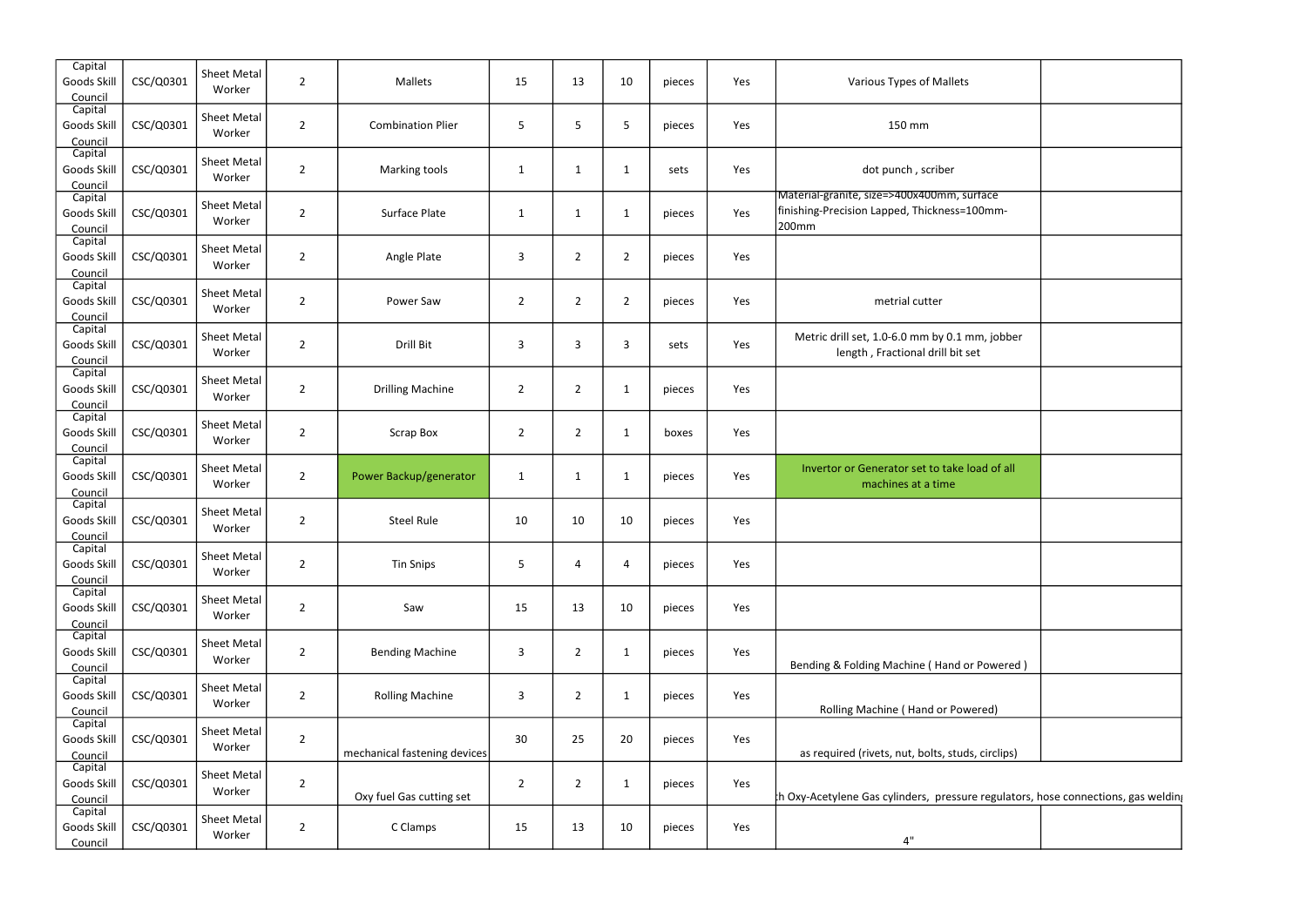| Capital<br>Goods Skill            | CSC/Q0301 | <b>Sheet Metal</b>           | $\overline{2}$ |                             | $\overline{2}$ | $\overline{2}$ | 1              | pieces | Yes |                                                               |  |
|-----------------------------------|-----------|------------------------------|----------------|-----------------------------|----------------|----------------|----------------|--------|-----|---------------------------------------------------------------|--|
| Council                           |           | Worker                       |                | Brazing and soldering       |                |                |                |        |     | wires for brazing and soldering M.S.SS, Tin, Brass and Copper |  |
| Capital<br>Goods Skill            | CSC/Q0301 | Sheet Metal<br>Worker        | $\overline{2}$ |                             | $\overline{2}$ | $\overline{2}$ | 1              | pieces | Yes |                                                               |  |
| Council                           |           |                              |                | <b>MMAW Machine</b>         |                |                |                |        |     | Arc welding transformer 200 AMPS with Accessories             |  |
| Capital<br>Goods Skill<br>Council | CSC/Q0301 | Sheet Metal<br>Worker        | $\overline{2}$ | <b>Spot Welding Machine</b> | $\overline{2}$ | $\overline{2}$ | 1              | pieces | Yes | Spot welding Machine, with all accessories                    |  |
| Capital<br>Goods Skill<br>Council | CSC/Q0301 | Sheet Metal<br>Worker        | $\overline{2}$ | <b>Welding Booth</b>        | 3              | 3              | $\overline{2}$ | pieces | Yes | Welding Booths 4 X 5 & Welding Booth Including<br>Job Holde   |  |
| Capital<br>Goods Skill<br>Council | CSC/Q0301 | <b>Sheet Metal</b><br>Worker | $\overline{2}$ | <b>Fume Extractors</b>      | 3              | 3              | $\overline{2}$ | pieces | Yes |                                                               |  |
| Capital<br>Goods Skill<br>Council | CSC/Q0301 | Sheet Metal<br>Worker        | $\overline{2}$ | Leather Leg Guard           | 10             | 10             | 10             | pieces | Yes | Leg Guard                                                     |  |
| Capital<br>Goods Skill<br>Council | CSC/Q0301 | <b>Sheet Metal</b><br>Worker | $\overline{2}$ | <b>Leather Hand Guard</b>   | 10             | 10             | 10             | pieces | Yes | <b>Hand Guard</b>                                             |  |
| Capital<br>Goods Skill<br>Council | CSC/Q0301 | <b>Sheet Metal</b><br>Worker | $\overline{2}$ | Pop rivet gun               | 6              | 4              | 4              | pieces | Yes | Pop rivet gun                                                 |  |

| rass and Copper |  |  |  |  |  |  |  |
|-----------------|--|--|--|--|--|--|--|
|                 |  |  |  |  |  |  |  |
| ccessories      |  |  |  |  |  |  |  |
|                 |  |  |  |  |  |  |  |
| sories          |  |  |  |  |  |  |  |
| ncluding        |  |  |  |  |  |  |  |
|                 |  |  |  |  |  |  |  |
|                 |  |  |  |  |  |  |  |
|                 |  |  |  |  |  |  |  |
|                 |  |  |  |  |  |  |  |
|                 |  |  |  |  |  |  |  |
|                 |  |  |  |  |  |  |  |
|                 |  |  |  |  |  |  |  |
|                 |  |  |  |  |  |  |  |
|                 |  |  |  |  |  |  |  |